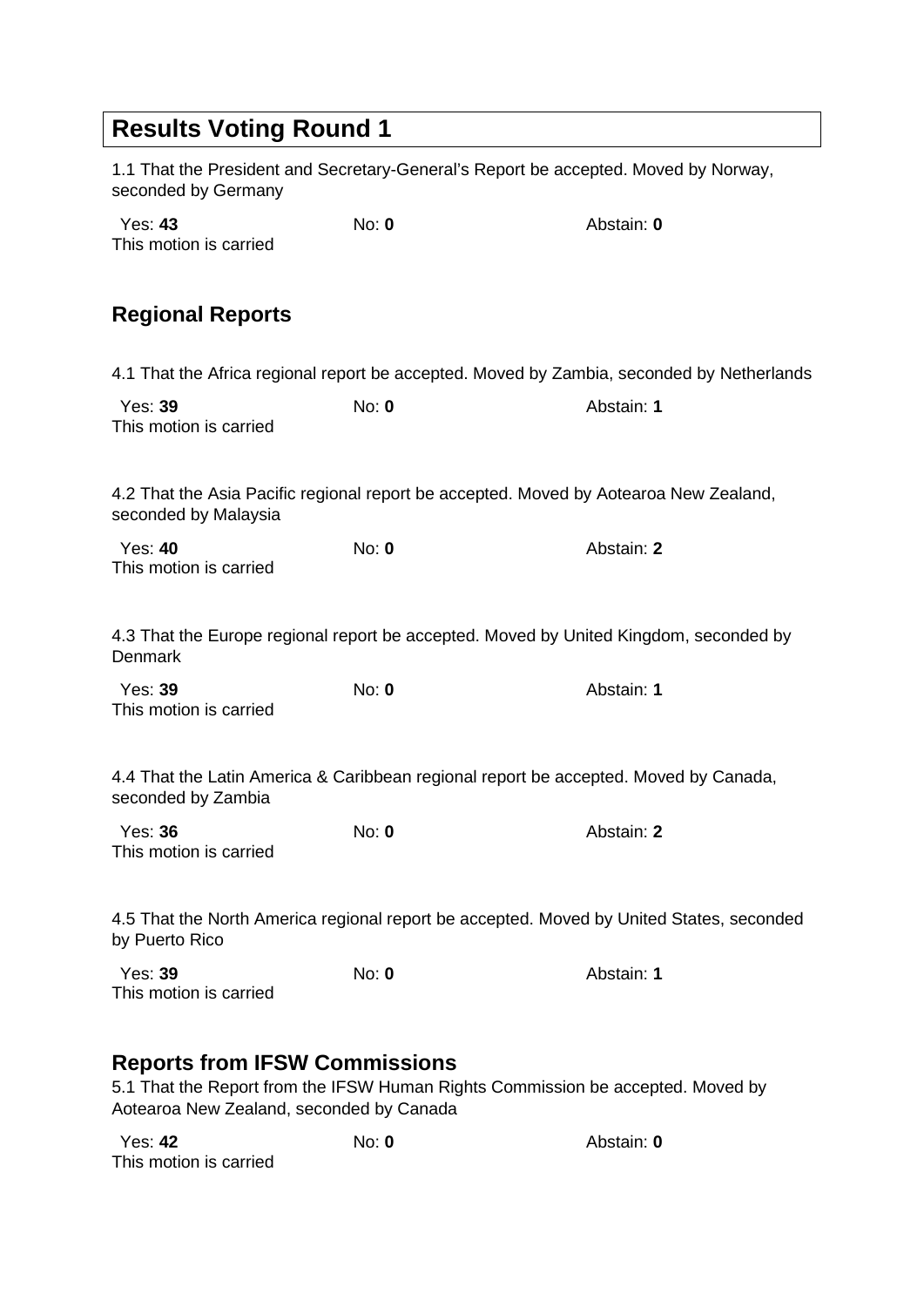| 5.2 That the Report from the IFSW Ethics Commission be accepted. Moved by Malaysia,<br>seconded by Aotearoa New Zealand            |              |            |  |
|------------------------------------------------------------------------------------------------------------------------------------|--------------|------------|--|
| <b>Yes: 43</b><br>This motion is carried                                                                                           | No: 0        | Abstain: 0 |  |
| 5.3 That the Report from the IFSW UN Commission be accepted. Moved by Denmark,<br>seconded by Netherlands                          |              |            |  |
| <b>Yes: 42</b><br>This motion is carried                                                                                           | $No: 0$      | Abstain: 0 |  |
| 5.4 That the Report from the IFSW Education Commission be accepted. Moved by The<br>Netherlands, seconded by Denmark               |              |            |  |
| Yes: 43<br>This motion is carried                                                                                                  | $No: 0$      | Abstain: 0 |  |
| 5.4 That the Report from the IFSW Indigenous Commission be accepted. Moved by The<br>Aotearoa New Zealand, seconded by Netherlands |              |            |  |
| Yes: 39<br>This motion is carried                                                                                                  | No: <b>1</b> | Abstain: 1 |  |

# **Position of IFSW Asia Pacific Regional President**

The position of IFSW Asia Pacific Regional President (only Asia Pacific members can vote)

Machiko Ohara is elected as the IFSW Asia Pacific Regional President

#### **Finance**

9.1 That the Finance Report 2020 and 2021 be accepted. Moved by Denmark, seconded by India

| Yes: 39                | No: $\mathbf{0}$ | Abstain: 1 |
|------------------------|------------------|------------|
| This motion is carried |                  |            |

9.2 That BDO Switzerland be reappointed as IFSW auditor. Moved by Aotearoa New Zealand, seconded by India

| Yes: 39                | No: 2 | Abstain: 0 |
|------------------------|-------|------------|
| This motion is carried |       |            |